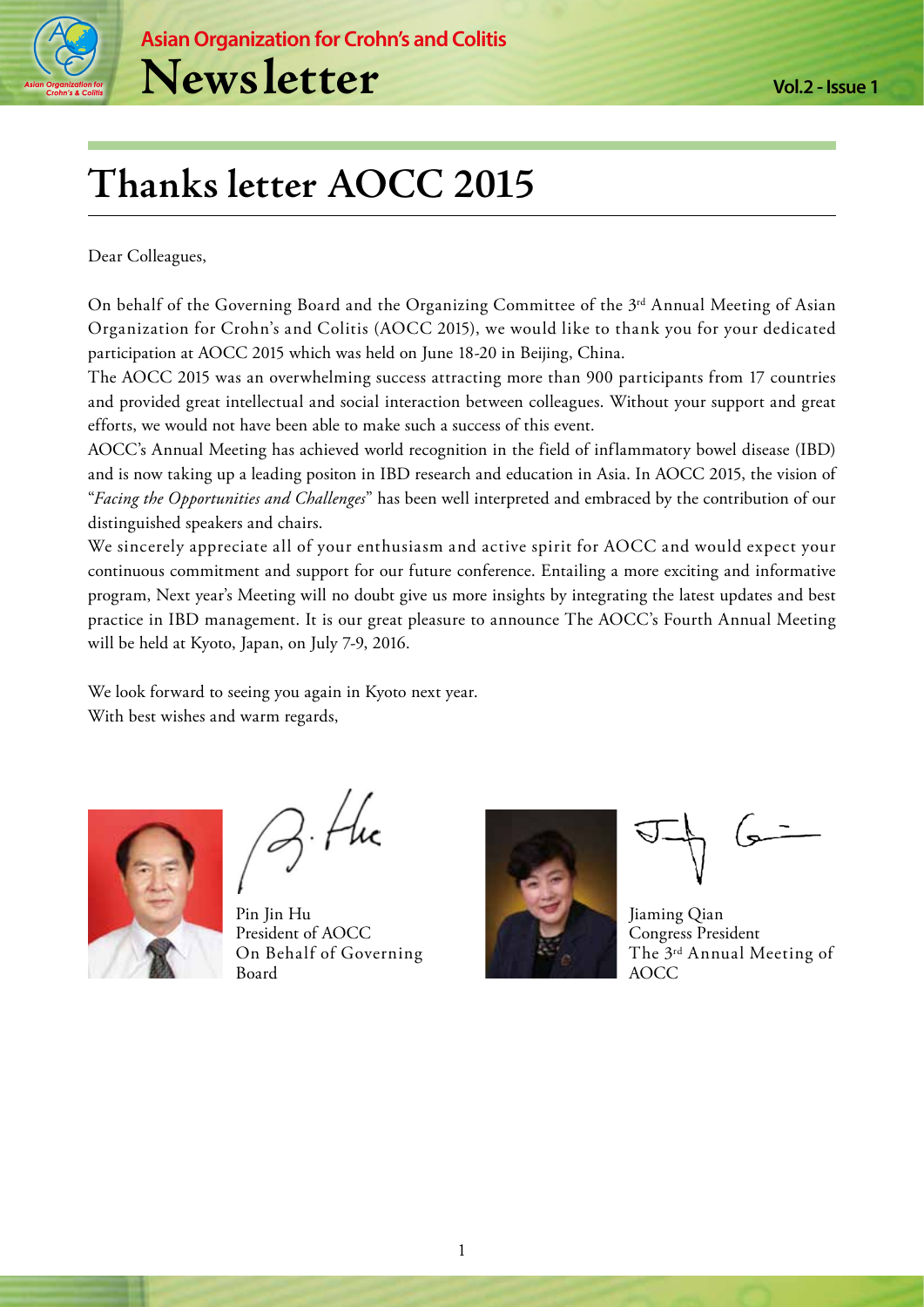

#### **Report on The 3rd Annual Meeting of Asian Organization for Crohn's and Colitis**

# **Facing the Opportunities and Challenges**

Asian Organization for Crohn's and Colitis (AOCC) set sail for its 1<sup>st</sup> Annual Meeting in Japan in 2013 with the theme, "That's One Small Step for Us, the Giant Leap for IBD in Asia", which also declared the foundation of AOCC. With the success of the 2nd Annual Meeting of AOCC in 2014 in Korea, the concept, "Blueprint for AOCC: A Future Worth Creating", has been an inspiration enabling all participants to charter their course even farther.

Held in China World Hotel, Beijing, China on June 18-20, 2015, this year's conference unprecedentedly featured a total of 74 nationally and internationally renowned experts as speakers, chairpersons, and panelists, who offered all participants a broad range of insights and perspectives in both basic and clinical field of IBD.



The conference has integrated 26 different sessions with a total of 71 presentations: 6 Clinical Forum sessions with 20 presentations, 2 Basic Forum sessions with 6 presentations, 2 Asian Forum sessions with 6 presentations, 1 AOCC Education Forum session with 4 presentations, 2 Meet- the- Experts sessions with 4 presentations, 2 Breakfast with Maters sessions with 2 presentations, 1 Challenging Case session with 3 cases, 1 Clinical Debates session with 2 debate topics and 4 presentations, 6 Luncheon Symposium with 10 presentations, and also the Future Perspective session with 3 presentations. Both lecturers and audiences participated actively and interactively in all these scientifically sessions. In addition, 1 AOCC Educational Committee workshop with 4 presentations provided in English and 1 Pre-Education session with 5 presentations provided in Chinese have manifested the broader roles AOCC plays in terms of education.

A total number of 914 participants from 17 countries have registered pre- and on-site for AOCC 2015. This witnesses the international impact and progress that AOCC has achieved in the past 3 years. This year, AOCC welcomed diverse nationalities of the participants: 752 participants from China, 74 participants from Japan, 46 participants from Korea, 7 participants from India, 5 participants from Taiwan and Singapore, 4 participants from USA and Hong Kong, 3 participants from Malaysia and Thailand, 2 participants from Australia, Philippines, Brunei and Turkey, 1 participant from Canada, UK and Netherlands.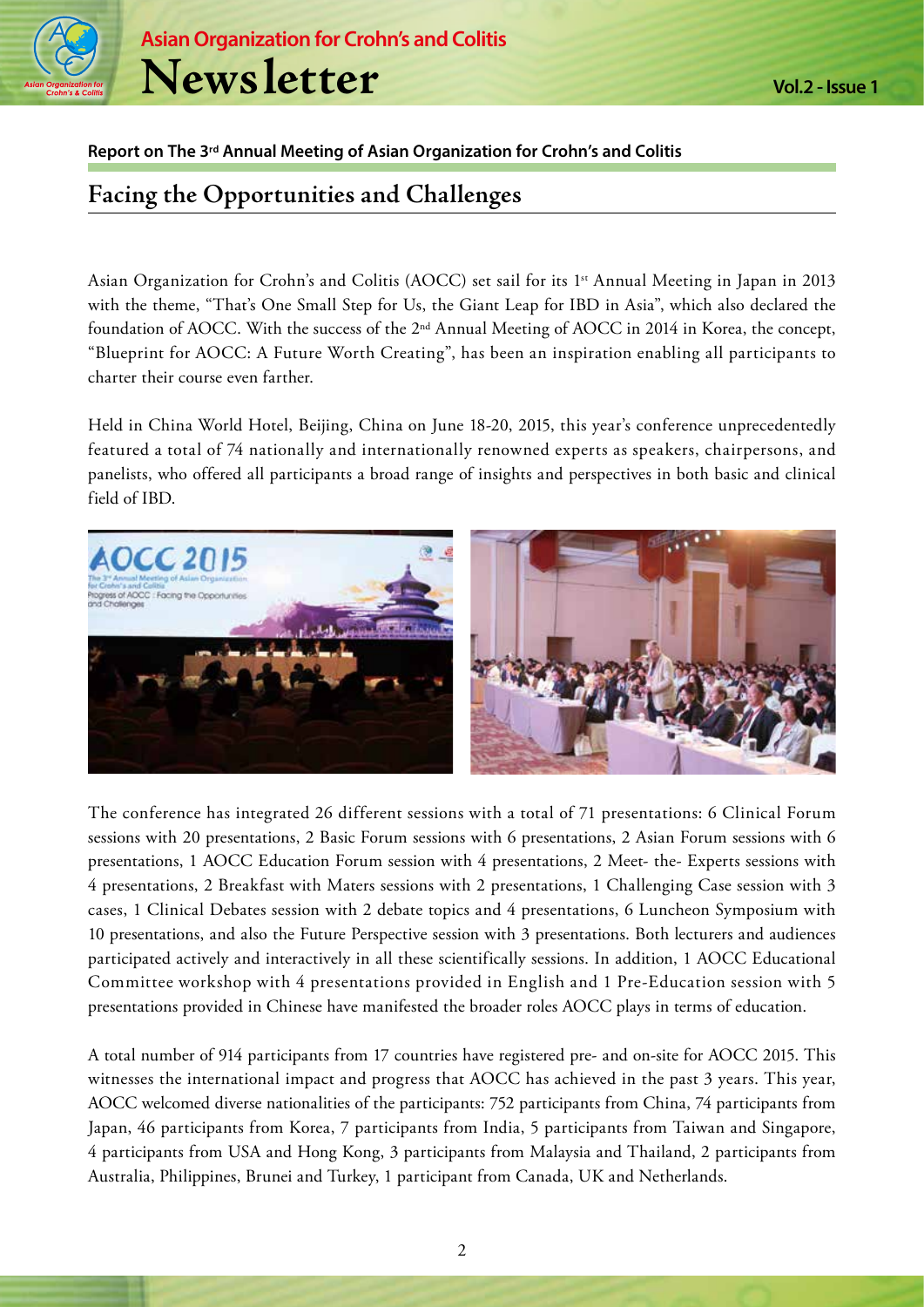

 It was a great step forward for AOCC 2015 to have received a total of 402 abstracts (273 papers submitted for Clinical category, 129 papers submitted for Basic/Translational category) from 11 countries (267 from China, 2 from Hong Kong, 9 from India, 50 from Japan, 58 from Korea, 1 from Malaysia, 1 from Philippines, 8 from Taiwan, 2 from Turkey, 2 from UK, and 2 from USA). Of all the articles we received, 10 papers were selected as Best Abstract Presentation, 9 as Free Paper Presentation, 36 as Poster Oral presentation, and 153 abstracts as Poster Exhibition. Three category Awards have been conferred to those whose abstracts entails scientific competence. Two investigators have won the Travel Award.

In addition to the fruitful sessions and scientific engagement, participants also enjoyed social programs such as the welcome dinner and the presidential dinner, where the participants were entertained by the cultural performance and activities with both international and local flavor. These social networking further boosted the understanding and friendship not only between Asian IBD scholars but also between international leaders.



The great success of the 3rd Annual Meeting of AOCC further defines our way-forward, highlighting both the opportunities and the challenges going-forward. A new page has been turned on for IBD in Asia and AOCC will continue to be fully dedicated to go on to the next step: from Asia to the World.

| Forum                                         | <b>No. of Sessions</b> | <b>No. of Presentations</b> |
|-----------------------------------------------|------------------------|-----------------------------|
| <b>AOCC</b> Educational<br>Committee Workshop | 1                      | 4                           |
| Pre-Education                                 | 1                      | 5                           |
| Meet the Experts                              | $\overline{2}$         | 4                           |
| <b>Breakfast with Master</b>                  | 2                      | 2                           |
| <b>Basic Forum</b>                            | $\overline{2}$         | 6                           |
| Asian Forum                                   | 2                      | 6                           |
| Clinical Forum                                | 6                      | 20                          |
| <b>AOCC Education Forum</b>                   |                        | 4                           |
| Luncheon Symposium                            | 6                      | 10                          |
| <b>Future Perspective</b>                     |                        | 3                           |
| <b>Challenging Case</b>                       |                        | 3                           |
| <b>Clinical Debates</b>                       |                        | 4                           |
| Total                                         | 26                     | 71                          |

#### SCIENTIFIC PROGRAM OVERVIEW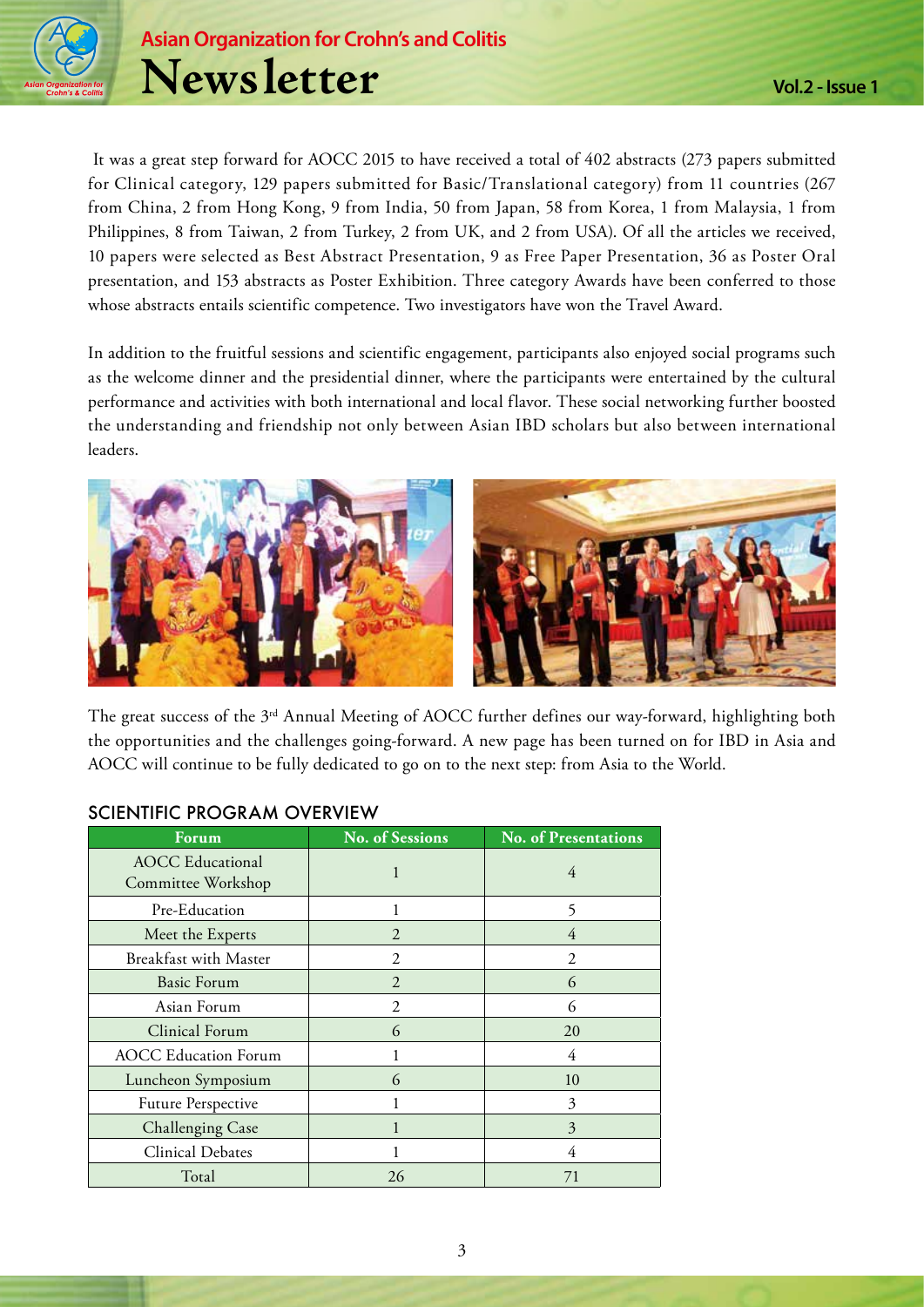#### STATISTICS OF ON-SITE REGISTRATION

| Nationality   | No. of participants |
|---------------|---------------------|
| China         | 752                 |
| Canada        | 1                   |
| Taiwan        | 5                   |
| Hong Kong     | $\overline{4}$      |
| Korea         | 46                  |
| Japan         | 74                  |
| <b>USA</b>    | $\overline{4}$      |
| UK            | 1                   |
| India         | 7                   |
| Australia     | 2                   |
| Malaysia      | 3                   |
| Netherlands   | $\mathbf{1}$        |
| <b>Brunei</b> | $\overline{2}$      |
| Philippines   | $\overline{2}$      |
| Singapore     | 5                   |
| Thailand      | 3                   |
| Turkey        | $\overline{2}$      |
| Total         | 914                 |

#### ABSTRACT SUBMISSION: 402 abstracts from 11 countries

| Country     | Amount         |
|-------------|----------------|
| China       | 267            |
| Hong Kong   | $\overline{2}$ |
| India       | 9              |
| Japan       | 50             |
| Korea       | 58             |
| Malaysia    | 1              |
| Philippines | 1              |
| Taiwan      | 8              |
| Turkey      | $\overline{2}$ |
| UK          | $\overline{2}$ |
| <b>USA</b>  | $\overline{2}$ |
| Total       | 402            |

### TYPE of ABSTRACT PRESENTATION

|                | <b>Best Abstract</b> | <b>Free Paper</b> | <b>Poster Oral</b><br>Presentation | Poster<br>Exhibition |
|----------------|----------------------|-------------------|------------------------------------|----------------------|
| China          | 5                    | $\overline{3}$    | 9                                  | 69                   |
| Japan          | 3                    |                   | 11                                 | 35                   |
| Korea          | $\overline{2}$       | $\overline{2}$    | 6                                  | 39                   |
| Malaysia       |                      |                   |                                    |                      |
| Philippines    |                      |                   | $\mathbf{I}$                       |                      |
| Taiwan         |                      |                   | $\overline{2}$                     | 4                    |
| Turkey         |                      |                   |                                    |                      |
| Hong Kong      |                      |                   | 1                                  |                      |
| India          |                      |                   | 2                                  | $\overline{4}$       |
| United Kingdom |                      |                   | $\overline{2}$                     |                      |
| <b>USA</b>     |                      |                   |                                    | $\overline{2}$       |
| Total          | 10                   | 9                 | 36                                 | 153                  |

AWARD PRESENTATION AWARD Travel Award: 2 winners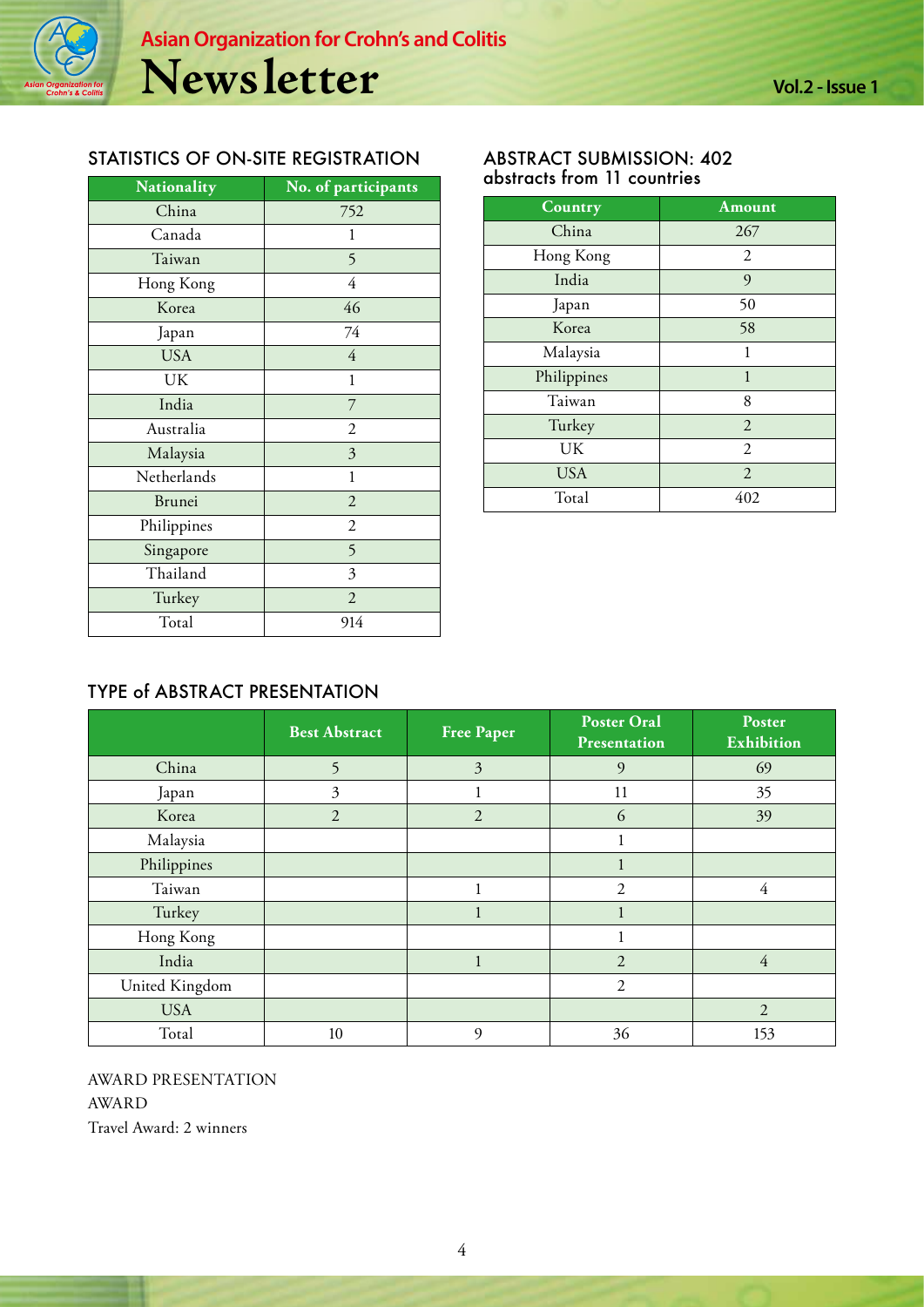

#### **Information of the 4th Annual Meeting of Asian Organization for Crohn7s & Colitits**

# **Go on to the Next Step : From Asia to the World**

#### **Invitation**

Dear Friends and Colleagues,

On behalf of the Asian Organization for Crohn's and Colitis (AOCC), I am honored to announce that I will host the 4th Annual Meeting of AOCC, which will be held on July 7-9, 2016 in Kyoto.

AOCC was established in 2013 by the collaboration of China, Korea, and Japan. During the past 3 years, AOCC successfully declared its foundation to the world, and created the platform where Asian doctors cooperate to advance clinical care, research, and education in the field of inflammatory bowel disease (IBD). I believe that we are ready for starting collaborative research in Asia to share our information and experience on the care of IBD patients with the rest of the world. Therefore, the theme of AOCC 2016 was decided as "Go on to the Next Step: From Asia to the World". I would like to discuss in the meeting what we should do to contribute to a better care of IBD patients, through the framework of AOCC. I hope that all of you join us in AOCC 2016 and play an active role there.

Thank you and I look forward to seeing you all in Kyoto.

Sincerely yours,



Mamoru Watanabe, M.D., Ph.D. President The 4th Annual Meeting of AOCC President-Elect Asian Organization for Crohn's & Colitis (AOCC)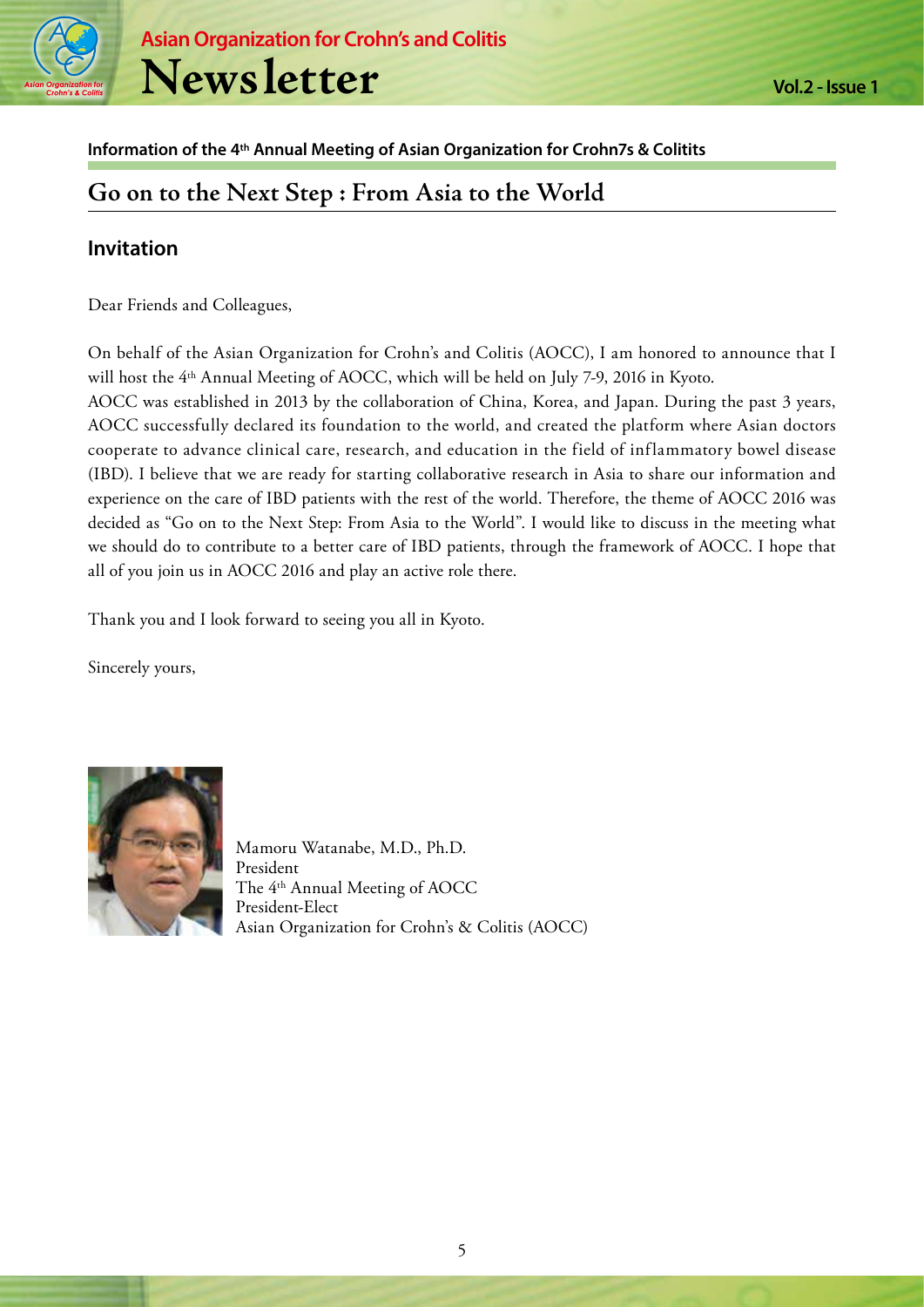

**Vol.2 - Issue 1**

# **AOCC 2016** The 4<sup>th</sup> Annual Meeting of Asian Organization for Crohn's & Colitis; Go on to the Next Step: From Asia to the World

**Date: July 7 (Thu) – 9 (Sat), 2016 Venue:Kyoto International Conference Center, Kyoto, Japan URL:aocc2016.org** 

## **Important Dates**

Online registration and abstract submission opens : **February 1, 2016** Abstract Submission deadline : **April 15, 2016** Pre-registration deadline : **May 31, 2016**

### **Registration fee**

| Category        | Pre-registration<br>(Until May 31, 2016) | On-Site registration<br>(After May 31, 2016) |
|-----------------|------------------------------------------|----------------------------------------------|
| Member (Doctor) | JPY 10,000                               | JPY 12,000                                   |
| Non-Member      | <b>JPY 22,000</b>                        | <b>JPY 25,000</b>                            |
| Trainee / Nurse | $IPY$ 8,000                              | $IPY$ 8,000                                  |
| Student         | 6,000                                    | 6,000                                        |

## **Program at a Glance**

|                | July 7 (Thu)           | July 8 (Fri)                                   |                                  |                     | July 9 (Sat)               |                                  |                          |
|----------------|------------------------|------------------------------------------------|----------------------------------|---------------------|----------------------------|----------------------------------|--------------------------|
|                |                        | Registration                                   |                                  |                     | Registration               |                                  |                          |
| 7:00           |                        | <b>Morning Seminar 1</b>                       | <b>Morning Seminar 2</b>         |                     | <b>Morning Seminar 3</b>   | <b>Morning Seminar 4</b>         |                          |
| 8:00<br>9:00   |                        | <b>Opening Ceremony</b><br>Asian Forum 1       | Basic 1                          |                     | AOCC-ECOO<br>Forum Part I  | Pros & Cons<br><b>Discussion</b> | Poster &<br><b>Booth</b> |
| 10:00          |                        | <b>Coffee Break</b>                            |                                  |                     |                            | <b>Coffee Break</b>              |                          |
| 11:00          |                        | <b>Excellent clinical</b><br>studies from Asia | <b>Poster Oral</b>               | Poster &            | AOCC-ECOO<br>Forum Part II | Basic 2                          | Exhibition               |
| 12:00          |                        | Luncheon Seminar 1                             | <b>Luncheon Seminar 2</b>        | Booth<br>Exhibition | Luncheon Seminar 3         | Luncheon Seminar 4               |                          |
| 13:00<br>14:00 |                        | Clinical 1                                     | Asian Forum 2                    |                     |                            |                                  | <b>Poster Round</b>      |
|                |                        | Coffee Break                                   |                                  |                     | Coffee Break               |                                  |                          |
| 15:00          |                        |                                                |                                  |                     |                            |                                  | Poster &<br>Booth        |
| 16:00          | Registration           | Clinical patterns in<br>Asian coutries         | Pros & Cons<br><b>Discussion</b> |                     | Clinical 2                 |                                  | Exhibition               |
|                |                        |                                                |                                  |                     | <b>Closing Remarks</b>     |                                  |                          |
| 17:00          | <b>Evening Seminar</b> |                                                |                                  |                     |                            |                                  |                          |
| 18:00          |                        |                                                | <b>Presidential Dinner</b>       |                     |                            |                                  |                          |
| 19:00          | <b>Welcome Dinner</b>  |                                                |                                  |                     |                            |                                  |                          |
| 20:00          |                        |                                                |                                  |                     |                            |                                  |                          |

6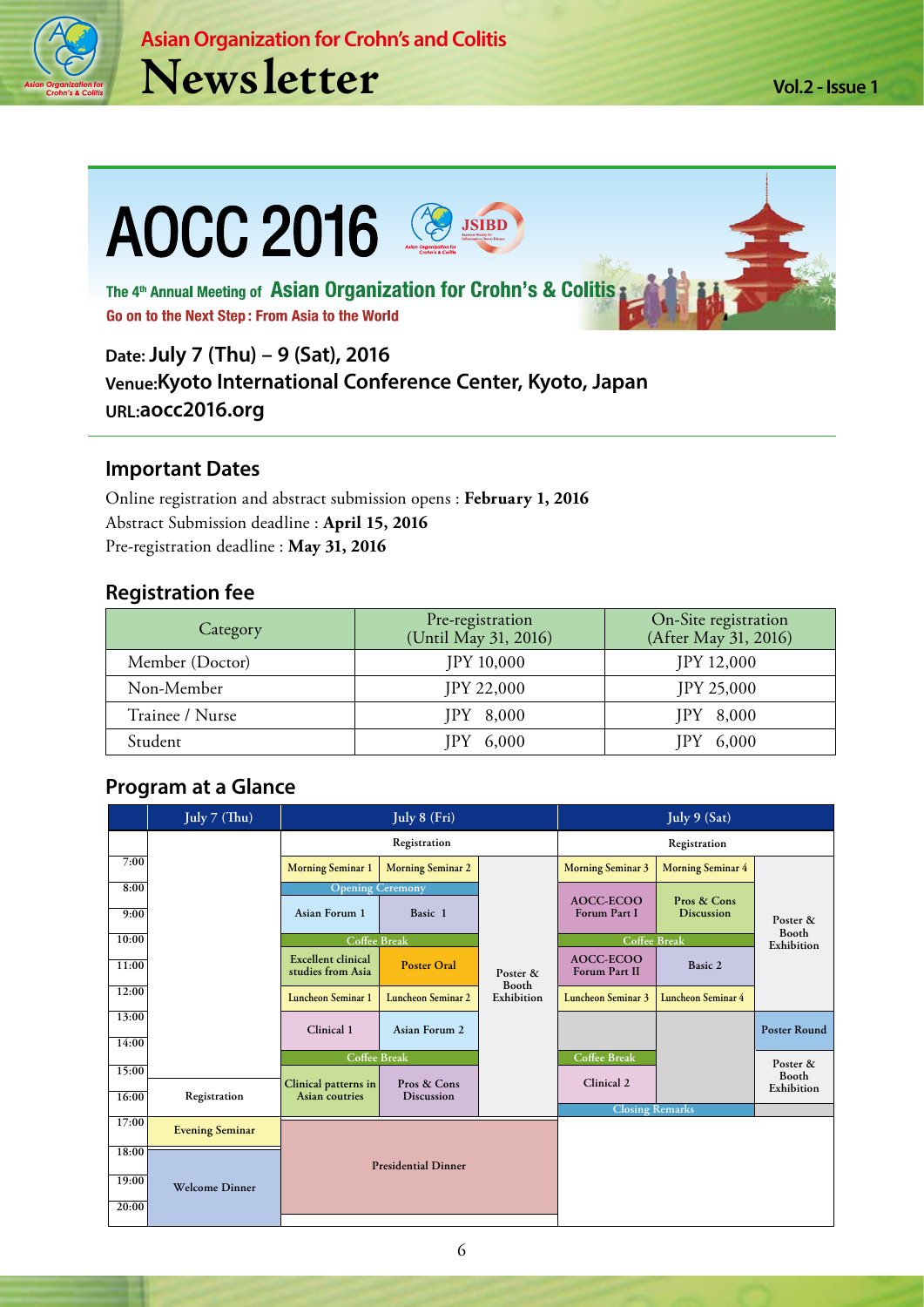

# **Intestinal Research, an official journal of AOCC**

The "*Intestinal Research*" (Intest Res) **is an open access, peer-reviewed, international journal (http://www.irjournal.org), ISSN 1598-9100 (print), 2288-1956 (online).** 

Now, we are delighted to announce that "*Intest Res*" will become the official journal of the Asian Organization for Crohn's and Colitis (AOCC), and the joint publication of Chinese Society of IBD (CSIBD), Japanese Society of IBD (JSIBD), Korean Association for the Study of Intestinal Diseases (KASID), and Taiwan Society of IBD (TSIBD) from January 2016.

The "*Intest Res*" was created in response to growing requests for specialized information on intestinal diseases since 2003 by the KASID. Recently, there has been a growing interest in intestinal diseases based on increased prevalence among Asian countries, especially inflammatory bowel diseases. Collaboration among Asian countries is needed in order to meet these demands, the Asian Organization for Crohn's and Colitis (AOCC) has been started at 2013. To strengthen research network in Asia, AOCC Board members decided "*Intest Res*" as the official journal of AOCC, as well as the joint official journal of CSIBD, JSIBD, KASID, and TSIBD. All members of AOCC believe that "*Intest Res*" will play an important role in our collaboration and evolution of AOCC.

The aim of the "*Intest Res*" is to provide broad and in-depth analysis of intestinal diseases, especially inflammatory bowel disease. As a mode of scholarly communication, it encourages scientific investigation through the rigorous peer-review system and constitutes a qualified and continual platform for sharing studies of researchers and practitioners.

"*Intest Res*" publishes quarterly every year (January, April, July, October) and has an Open Access policy. To make advance to international communication method, all of the articles can be accessed in the website (www.irjournal.org). In addition, to keep up with international needs, it is indexed and covered by PubMed, PubMed Central, EBSCO, KCI, KoreaMed, KoMCI, DOI/Crossref and Google Scholar. Especially, PubMed and PubMed Central is the most prevalent database by medical and biological researchers, so that readers can easily access "*Intest Res*" articles world widely without restrictions. "*Intest Res*" is also committed to keep ethical standards in medical publishing, including conflicts of interest in reporting, and authors' copyrights, etc.

Outstanding editorial board is a key to success of medical journals. "*Intest Res*" has relied on the dedicated and productive individuals of editorial board. It is facing a new leap for another development with becoming joint official journal of AOCC. Thus, new editorial board has been organized with additional specialized members as "*Intest Res*" continues to expand.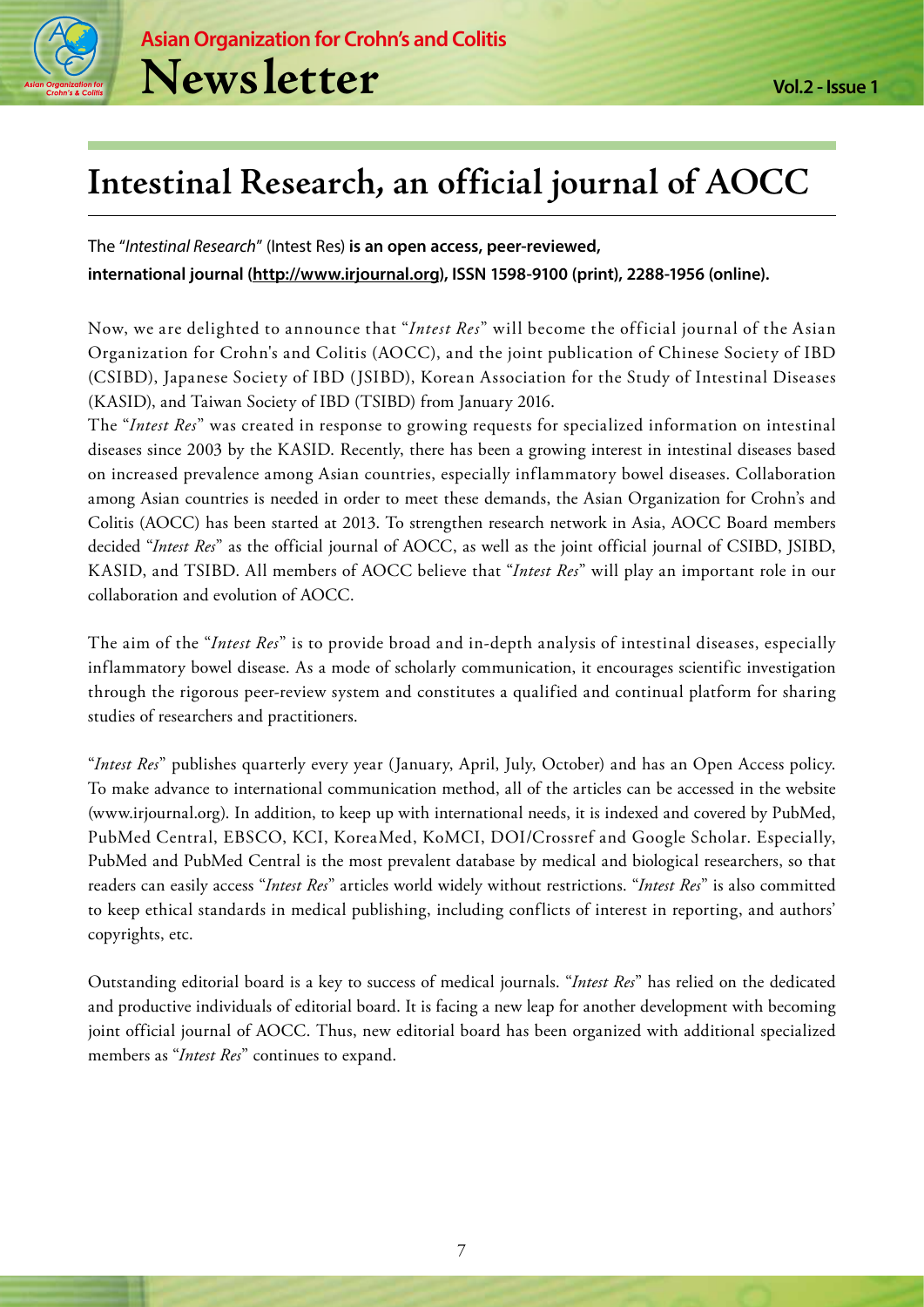

| $Editor - in - Chief$            | Toshifumi i Hibi (Japan)                         |                           |                              |  |
|----------------------------------|--------------------------------------------------|---------------------------|------------------------------|--|
| Deputy Editor                    | You Sun Kim (Korea), Jiaming Qian (China)        |                           |                              |  |
| Associate Editor                 | Katsuyoshi Matsuoka (Japan), Ji Won Kim (Korea), |                           |                              |  |
|                                  | Jae Hee Cheon (Korea)                            |                           |                              |  |
| Assistant Editor                 |                                                  | Seong Ran Jeon (Korea)    |                              |  |
| <b>Editorial Board</b>           |                                                  |                           |                              |  |
| Asia                             |                                                  | Europe                    | North America                |  |
| Xiang Gao (China),               |                                                  | Simon Travis (UK),        | Remo Panaccione (Canada),    |  |
| Kaichun Wu (China),              |                                                  | Gert Van Assche (Belgium) | David Rubin (USA),           |  |
| Zhi Hua Ran (China),             |                                                  |                           | Sang Hoon Rhee (USA),        |  |
| Hiroshi Nakase (Japan),          |                                                  |                           | Paulo Gustavo Kotze (Brazil) |  |
| Ryota Hokari (Japan),            |                                                  |                           |                              |  |
| Akira Andoh (Japan),             |                                                  |                           |                              |  |
| Seung-Jae Myung (Korea),         |                                                  |                           |                              |  |
| Dong Il Park (Korea),            |                                                  |                           |                              |  |
| Jau-Min Wong (Taiwan),           |                                                  |                           |                              |  |
| Shu-Chen Wei (Taiwan),           |                                                  |                           |                              |  |
| Raja Affendi Raja Ali (Malaysia) |                                                  |                           |                              |  |

"*Intest Res*" is moving toward internationally and commonly renowned medical journal in this field with great endeavors of authors, reviewers, and editorial board members. It is promising that another achievement can be obtained with a fresh start as an official journal of AOCC. "*Intest Res*" will aim to improve the uptake of novel medical knowledge through AOCC and foster the competitiveness to make a new leap forward. Please submit your valuable research to the *Intest Res* (www.irjournal.org/submission).

## **Editor in Chief of 'Intestinal Research' Toshifumi Hibi, MD, PhD.**

Center for Advanced IBD Research and Treatment,Kitasato University Kitasato Institute Hospital, 5-9-1 Shirokane, Minato-ku, Tokyo 108-8642, Japan

#### **Deputy Editor**

#### **You Sun Kim, MD, PhD.**

The Editorial Office of 'Intestinal Research'

305 Lotte Gold Rose II, 890-59 Daechi-dong, Gangnam-gu, Seoul 135-280, Korea, E-mail: thekasid@ kornet.net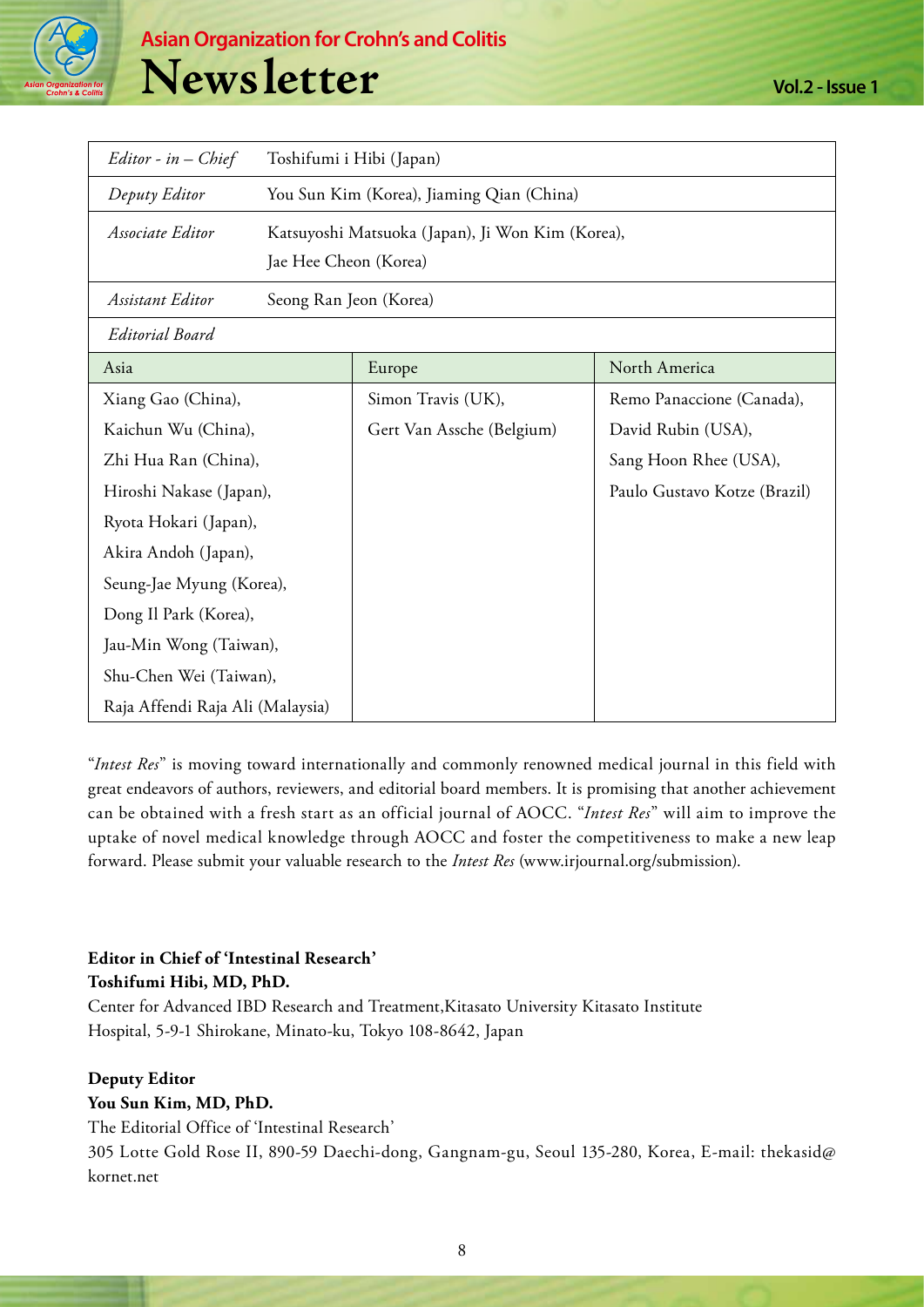

# **Welcome to AOCC !**

# **Observer Country**

The Asian Organization for Crohn's and Colitis (AOCC) was founded in 2013 to improve the care of inflammatory bowel disease (IBD) patients in Asia. AOCC has been managed by China, Korea, and Japan as founders. Now, AOCC opens door widely to other Asian countries. We heartily welcome the below countries to AOCC as observers.

| Country<br>(alphabetically) | <b>National Organization</b>                                                                          | <b>National</b><br>Representative |
|-----------------------------|-------------------------------------------------------------------------------------------------------|-----------------------------------|
| Hong Kong                   | Hong Kong IBD Society                                                                                 | Siew C Ng                         |
| India                       | Colitis Crohn's Foundation (India)                                                                    | Ajit Sood                         |
| Malaysia                    | Malaysian Society of Gastroenterology and Hepatology                                                  | Ida Hilmi                         |
| Philippines                 | Inflammatory Bowel Disease Club of the Philippines                                                    | Jose D. Sollano                   |
| Singapore                   | Gastroenterological Society of Singapore (GESS)                                                       | Choon Jin OOI                     |
| Taiwan                      | Taiwan Society of Inflammatory Bowel Disease                                                          | Shu Chen Wei                      |
| Turkey                      | Turkish Inflammatory Bowel Diseases Association (TIBDA)<br>(Inflamatuvar Barsak Hastalıkları Dernegi) | Hakan AKIN                        |